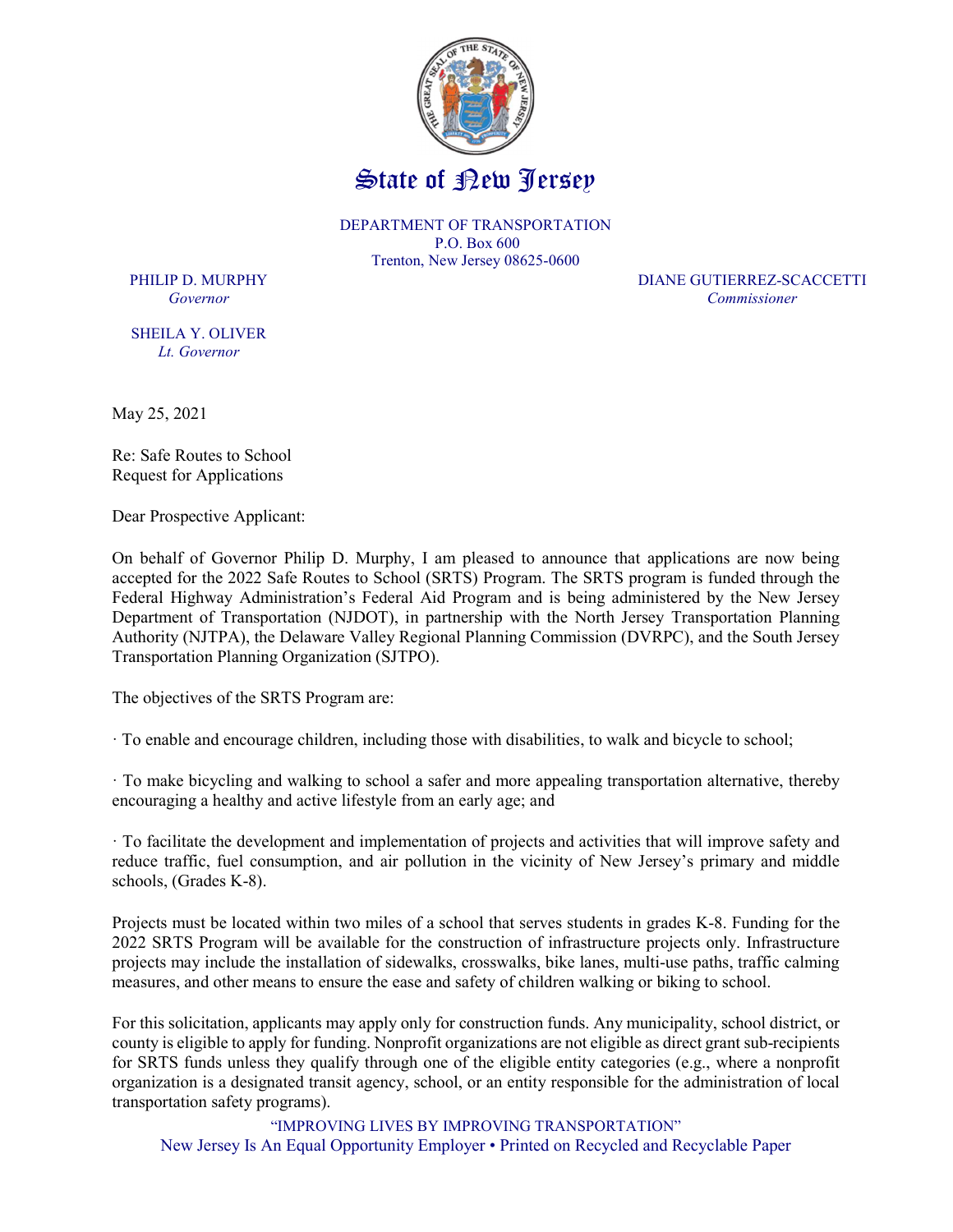Nonprofit entities are eligible to partner with any eligible entity on an eligible project, if State or local requirements permit. The NJDOT has final authority to make a determination on the eligibility of an applicant.

In addition to the traditional grant criteria, for this solicitation, consideration will be given to applications that provide additional benefits to vulnerable members of our communities, including low-income residents, minorities, those with limited English proficiency, persons with disabilities, children and older adults. Census data for these categories will be used to determine if a project meets the equity criteria. Information regarding equity will be available through NJDOT's Local Aid Resource Center web site at:

## https://www.njdotlocalaidrc.com/equity

Information about scheduling a one on one pre-submission meeting will be forthcoming on the website as well as dates for informational webinars about the Safe Routes to School Program.

As with all federally funded programs, the funds will be disbursed on a reimbursement basis. The award of SRTS grants will be contingent upon the recipient's ability to comply with all applicable federal financial management, project implementation, and oversight regulations. Before applying, applicants should assess their capability to comply with state and federal requirements for the administration of federal-aid highway grants set forth in Title 23 - Highways, and OMB requirements related to uniform administrative requirements, cost principles, and audit requirements for federal awards (2 CFR Part 200).

Public rights-of-way and facilities are required to be accessible for all users through the statutes regardless of funding source. Recipients of federal and state grants will be required to comply with the provisions of Title II of the Americans with Disabilities Act of 1990 (ADA) and Section 504 of the Rehabilitation Act of 1973.

Applications for the SRTS Program are due on or before October 14, 2021. Due to the extra challenges this year, the typical solicitation time has been extended to provide notification as this school year winds down, opportunity to advance an application in the summer, and additional time in the fall to finish the process. The October 14th deadline provides an additional 31 days for applicants to prepare and submit the application. Applications must be submitted online through NJDOT SAGE at:

## https://njsage.intelligrants.com/

Additional information on the SRTS Program is available at:

https://njdotlocalaidrc.com/federally-funded-programs/safe-routes-to-school

I recommend that you consult your Local Aid District Office and your corresponding Metropolitan Planning Organization for assistance in preparing applications for this program. Contact information is included.

The Division of Local Aid offers a SRTS Design Assistance Program, which provides consultant engineering services to assist Local Public Agencies (LPAs) with the development of plans, specifications, and estimates for their SRTS projects. Recipients of the 2022 SRTS grant solicitation will be eligible to participate in the program. The program was developed by NJDOT as part of the Federal Highway Administration's Every Day Counts (EDC) initiative and is intended to shorten time, reduce costs, and improve quality in the delivery of NJDOT SRTS projects. Consultant costs for this program are paid by NJDOT and are not part of the grant amount if your LPA chooses to participate.